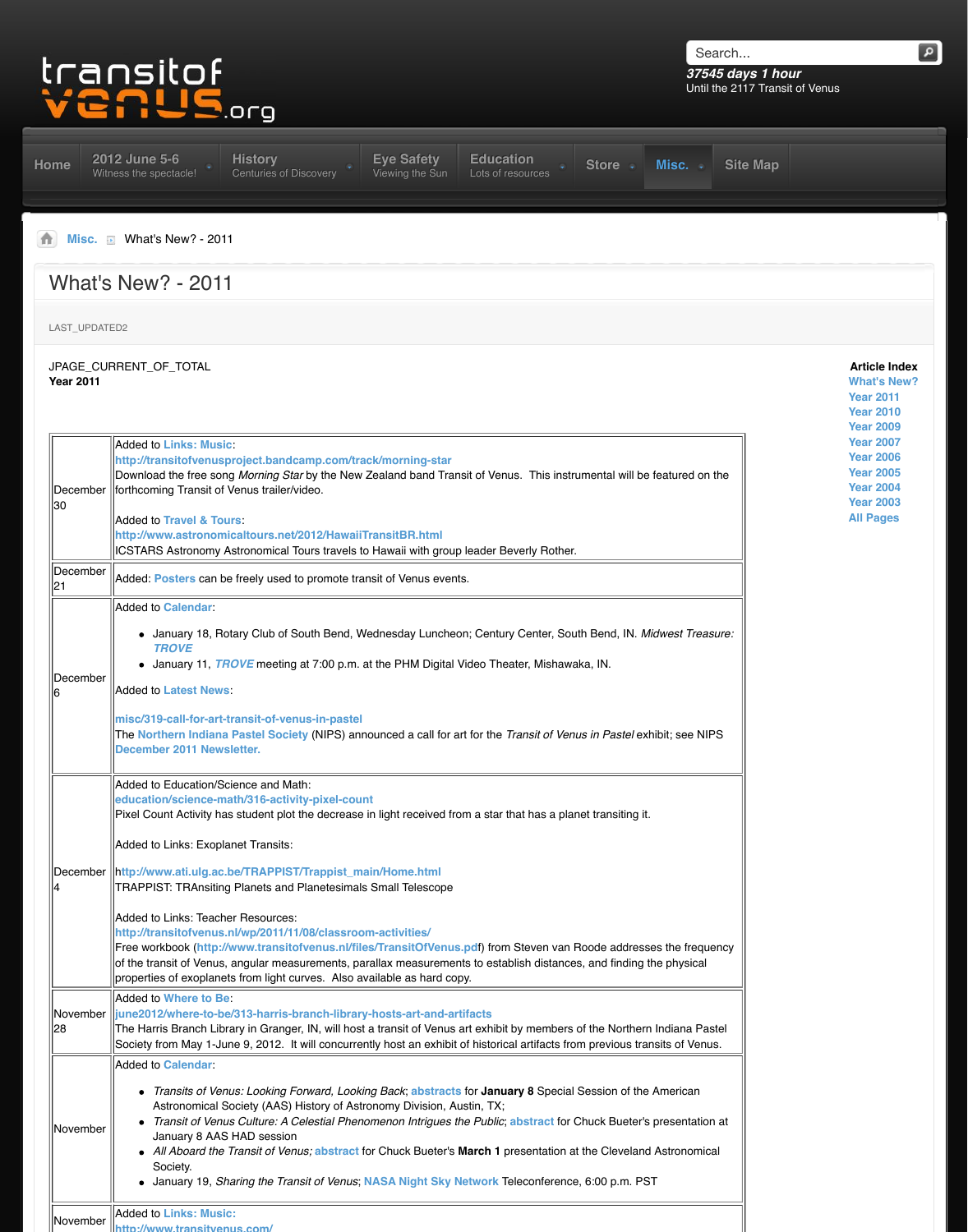| November             | Added to Latest News<br>Michiana Sun Funnel Workshp<br>Michiana Astronomical Society (MAS) will host a workshop to build Sun Funnels for looking a<br>November 21, at 7:00 p.m. in the Lions Room of the downtown Mishawaka Branch library.                                                                                                                                                                                  |
|----------------------|------------------------------------------------------------------------------------------------------------------------------------------------------------------------------------------------------------------------------------------------------------------------------------------------------------------------------------------------------------------------------------------------------------------------------|
| November             | <b>Added to Transit Writings</b><br>Article: Buiild a Sun Funnel<br>This simple and inexpensive device makes it easy for many people to observe the sun simult<br>Fienberg; Astronomy Technology Today, Volume 5, Issue 5, September-October 2011, pp. 57                                                                                                                                                                    |
|                      | <b>Added to GLPA Papers, Posters, Workshops:</b><br>GLPA 2011- _ Days Until the 2012 Transit of Venus<br>Abstract: Prepare now for the 2012 transit of Venus. As June 5, 2012, approaches, anticipat<br>the last transit of Venus in our lifetimes. Framed by the content at www.transitofvenus.org, th<br>perspective, will highlight abundant educational resources, and will suggest hands-on activiti<br>Venus planning. |
| <b>October</b><br>31 | <b>Added to Transit Writings:</b><br><b>Transit Station at the Centennial</b><br>Celebrating its 100th birthday, the US exhibits the Queenstown transit station at the Q<br>Exhibition of 1876.<br>• Hopes and Plans on the Rise<br>Delegates at 2011 GLPA Conference reflect on 2004 and prepare for 2012 transits of<br>• Sun-Earth Day 2012 Launched<br>NASA launches its flagship website for transit of Venus events.   |
| <b>October</b><br>24 | Added to Quilt: Transit Time, by Don Tuttle<br>http://www.transitofvenus.org/docs/Tuttle-ToVquilt.mp3<br>Don Tuttle describes the making of the quilt Transit Time at a talk in the planetarium at the La<br>Sciences in Peoria, IL, in 2004.                                                                                                                                                                                |
| October<br>13        | Added to Links: Teacher Resources:<br>MathPuzzler01.pdf<br>Six introductory math puzzlers about the frequency of transits, how far Venus is from earth, a<br>the sun (Astronomical Unit); from Dr. Sten Odenwald, NASA.                                                                                                                                                                                                      |
| October 8            | Updated URL at 2004 Transit of Venus Images<br>http://trace.lmsal.com/transits/venus_2004/<br>2004 Transit of Venus from the perspective of the TRACE spacecraft, including movies with t                                                                                                                                                                                                                                    |
| September<br>27      | <b>Added to Transit Writings:</b><br>Newsletter: Don't Miss the Transit of Venus in 2012: It's Your Last Chance Until 2117<br>Dedicated to the transit of Venus, this newsletter issued by the Astronomical Society of the P<br>expeditions while looking forward to Kepler Mission findings using the transit method; The Ur<br>78, Fall 2011.                                                                              |
|                      | Added to <b>FAQs</b> :<br>http://www.transitofvenus.org/faq/298-what-causes-the-black-drop-effect<br>FAQ: What causes the Black Drop Effect? A simplified explanation of limb darkening and poil<br>Jay Pasachoff.                                                                                                                                                                                                           |
|                      | <b>Added to Transit Writings:</b>                                                                                                                                                                                                                                                                                                                                                                                            |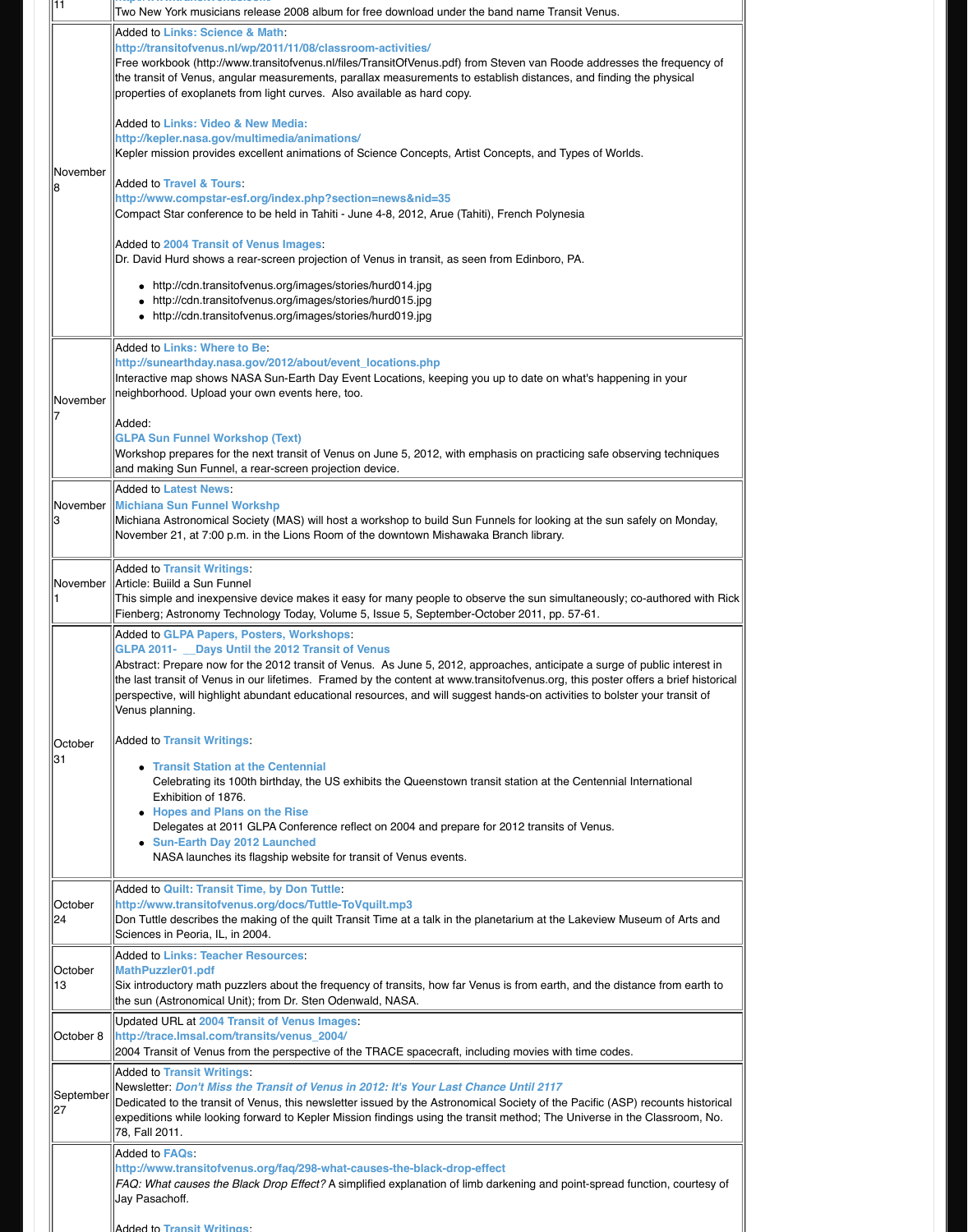|  |         | Penn High School Orchestra performs John Philip Sousa's <i>Transit of Venus March</i> in 2004.                                                                                                    |
|--|---------|---------------------------------------------------------------------------------------------------------------------------------------------------------------------------------------------------|
|  |         | <b>Added to Links: Video &amp; New Media:</b>                                                                                                                                                     |
|  | July 22 | http://youtu.be/wp9hsIrab70                                                                                                                                                                       |
|  |         | IAU Talk: Transit of Venus Observations and Relics in South Africa. Willie Koorts talk at the 1<br>presented via video in absentia, covers the full Transit of Venus history in South Africa from |
|  |         | <b>Added to Links: Science and Math.</b>                                                                                                                                                          |
|  |         | http://spacemath.gsfc.nasa.gov/SMBooks/TransitMath.pdf<br>Mathematical Problems Featuring Transit Applications, by Dr. Sten Odenwald. Transit Math                                                |
|  |         | dozens of math problems and answers related to eclipses, transits, and occultations, with an                                                                                                      |
|  |         | through the centuries. Problems align with AAAS Project: 2061 Benchmarks as detailed in a                                                                                                         |
|  |         | PDF document includes summaries of the historic aspects of the transit and a diverse collect                                                                                                      |
|  |         | historic images alike. Stated emphasis for Transit Introduction is on grades 3-8, while Transi                                                                                                    |
|  | July 20 | "The problems were created to be authentic glimpses of modern science and engineering iss<br>research dataThe problems were designed to be 'one-pagers' with a detailed Answer Key a              |
|  |         | Added to What the Chuck?                                                                                                                                                                          |
|  |         | /misc/what-the-chuck/289-calendar                                                                                                                                                                 |
|  |         | Tentative calendar of transit of Venus happenings at which Chuck is presenting a paper, post                                                                                                      |
|  |         | <b>Added to Latest News:</b>                                                                                                                                                                      |
|  |         | misc/290-transit-of-venus-brochure                                                                                                                                                                |
|  |         | Transit of Venus brochure is template for a printed handout at public events.                                                                                                                     |
|  |         | <b>Added to Transit Writings:</b>                                                                                                                                                                 |
|  |         | • The Predictive Art of Astronomy                                                                                                                                                                 |
|  | July 16 | Serendipity uncovers illustrations and text of Johann Doppelmayer's Coelestis Atlas t                                                                                                             |
|  |         | 1761 transit of Venus; posted July 9, 2011.<br>• Planning Sightlines to the Sun                                                                                                                   |
|  |         | Watch sun's path in early July to anticipate azimuth of setting sun on June 5.; posted                                                                                                            |
|  |         |                                                                                                                                                                                                   |
|  |         | <b>Added to Links: Video &amp; New Media:</b>                                                                                                                                                     |
|  |         | http://transitofvenus.nl/wp/                                                                                                                                                                      |
|  |         | Transit of Venus Project Blog, from Steven van Roode.                                                                                                                                             |
|  | July 6  | <b>Added to Transit Writings</b>                                                                                                                                                                  |
|  |         | • http://transitofvenus.nl/wp/author/chuck-bueter/                                                                                                                                                |
|  |         | Blog posts by Chuck Bueter                                                                                                                                                                        |
|  |         | • I saw Venus in the Sun.<br>Eyewitness account from diary of 1882 transit of Venus; posted June 26, 2011 at www                                                                                  |
|  |         |                                                                                                                                                                                                   |
|  |         | Added to Links: 1761/1769.                                                                                                                                                                        |
|  |         | http://transitofvenus.nl/wp/past-transits/bibliography-1761-1769/                                                                                                                                 |
|  |         | Extensive bibliography for 1761 & 1769 transits of Venus; from Robert van Gent.                                                                                                                   |
|  | June 24 | Added to Links: Teacher Resources:                                                                                                                                                                |
|  |         | http://www.oocities.org/hazarry/astronomy/Modelling_and_the_transit_of_Venus.pdf                                                                                                                  |
|  |         | Modeling and the Transit of Venus, by David Quinn and Ron Berry, University of Queensland                                                                                                         |
|  |         | combine the elements we have calculated and generate a model of Venus' orbit that will alld                                                                                                       |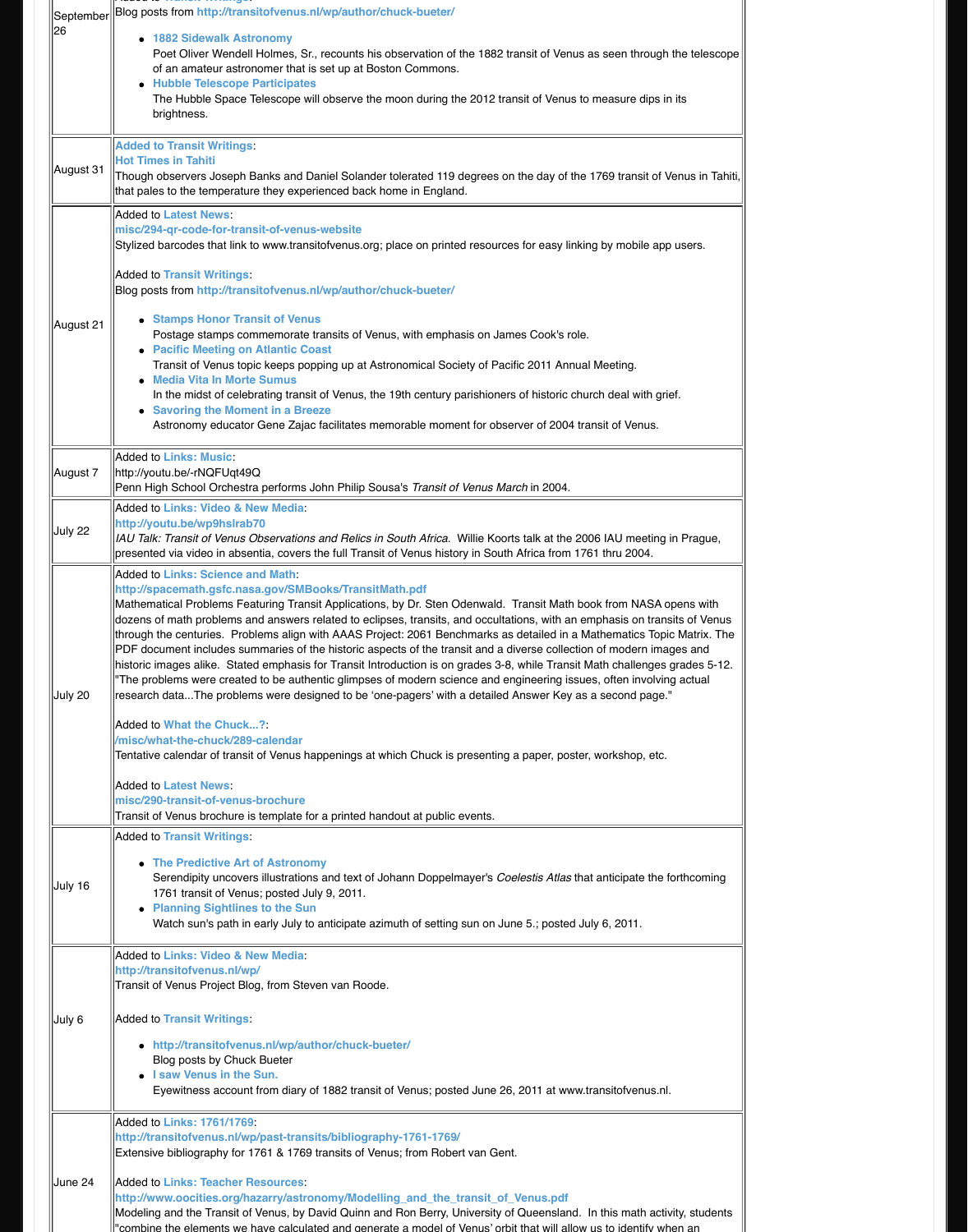| June 15  | Venus Transit on YouTube lists videos related to the transit of Venus. See "Favorites<br>http://365daysofastronomy.org/2011/06/05/june-5th-transit-of-venus/<br>Astronomer Jay Pasachoff reflects on past transits of Venus while anticipating the 20<br>gleaned from it.                                                                                            |
|----------|----------------------------------------------------------------------------------------------------------------------------------------------------------------------------------------------------------------------------------------------------------------------------------------------------------------------------------------------------------------------|
| June 11  | <b>Added to Links: Video &amp; New Media:</b><br>http://youtu.be/41f2gN0decg<br>UNESCO -17- Science and Illustration: The Transit of Venus is a high-quality production that<br>century expeditions of Chappe, Hell, Cook and others. Video conveys the confluence of fact<br>that propelled the global quest to determine the size of the solar system; 46 minutes. |
|          | <b>Added to Latest News:</b><br><b>Transit of Venus Project Launches</b>                                                                                                                                                                                                                                                                                             |
|          | The one-year countdown to the 2012 transit of Venus begins with the launch of a new<br>projects and resources. Under the aegis of Astronomers Without Borders (AWB), Ste<br>www.transitofvenus.nl to feature the many events surrounding the 2012 celestial ph<br><b>Appeal to Be Bold</b>                                                                           |
| June 5   | On the one-year countdown until the 2012 transit of Venus, Chuck Bueter solicits par<br>Transit of Venus Project, including for development of a unique Transit of Venus phor                                                                                                                                                                                        |
|          | Added to Home page:<br>New Era of Discovery module notes new technologies being applied to 2012 transit of Venus<br>participation and support of effort spearheaded by the non-profit Astronomers Without Bord                                                                                                                                                       |
|          | One year until the 2012 Transit of Venus.                                                                                                                                                                                                                                                                                                                            |
|          | <b>Added to Eye Safety:</b><br>june2012/eye-safety/280-viewing-the-transit-eye-safety<br>Viewing the Transit & Eye Safety, the definitive article about eye safety when viewing the tran<br>transmittance graphs, by Dr. B. Ralph Chou, MSc, OD.                                                                                                                     |
| June 1   | <b>Added to Links: Teacher Resources:</b><br>http://www3.gettysburg.edu/~marschal/clea/Transitlab.html<br>Project CLEA lab exercise enables students to observe images from the 2004 transit of Venu<br>those images of the sun from three terrestrial sites to determine the distance to the sun in kild<br>manual, and full dataset are available free of charge.  |
| May 2    | <b>Added to Create Your Own Stained Glass Window:</b><br>Blank template for activity in which kids design roundel, choose their own words, and color<br>segments.                                                                                                                                                                                                    |
| March 26 | <b>Added to Latest News:</b><br>misc/279-promo-for-nasa-edge-coverage-in-2012<br>NASA EDGE promo anticipates live coverage of 2012 transit of Venus from Hawaii.                                                                                                                                                                                                     |
| March 22 | Added to History: 1874-1882:<br>Between Captain Cook and Mauna Kea: The British 1874 Transit of Venus Expedition t<br>Excerpts from lecture by the author details the British effort to time the transit of Venus in the<br>history.                                                                                                                                 |
|          | <b>Added to History: Other History:</b><br>Thomas Paine's The Age of Reason: Being an Investigation of True and False Theology, 179                                                                                                                                                                                                                                  |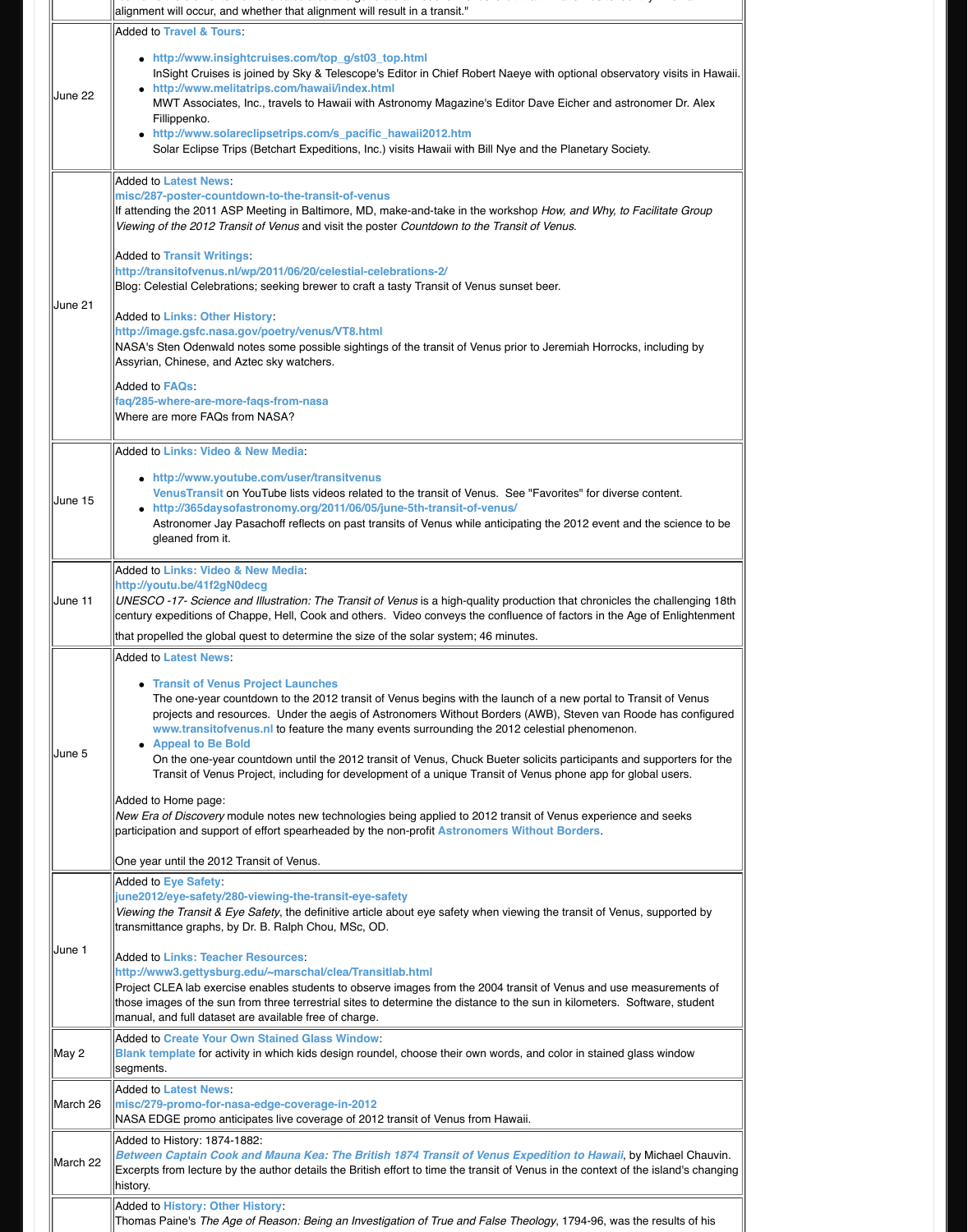| February 8 | Video: Transit of Venus: Passing the Sun, a 2004 lecture by Jay Pasachoff, gives hist<br>Venus and details how limb darkening and the telescope's point spread function contr<br>• http://uk.video.yahoo.com/watch/4464208/11964898<br>Video: English Bites-Transit of Venus gives historical background of the transit of Ven<br>Cook's expedition, then breaks down the reporter's word choice in a lesson in English<br>English website of the Australia Network. |
|------------|----------------------------------------------------------------------------------------------------------------------------------------------------------------------------------------------------------------------------------------------------------------------------------------------------------------------------------------------------------------------------------------------------------------------------------------------------------------------|
|            | Added to Links: Where to Be:                                                                                                                                                                                                                                                                                                                                                                                                                                         |
|            | • http://www.royalsociety.org.nz/2010/12/03/2012-transit-of-venus-plans/#from-the<br>group<br>Tolaga Bay - Uawa will host international celebrations for the Transit of Venus in June<br>• http://www.sydneyobservatory.com.au/2011/transit-of-venus/                                                                                                                                                                                                                |
|            | Sydney Observatory will have special programs available on 6 June 2012.                                                                                                                                                                                                                                                                                                                                                                                              |
|            | Added to Links: Teacher Resources:                                                                                                                                                                                                                                                                                                                                                                                                                                   |
|            | • http://www.exploratorium.edu/venus/teacher_downloads/model-activity.pdf<br>Make a scale model of the Venus Transit; from the Exploratorium.<br>• http://www.suntrek.org/                                                                                                                                                                                                                                                                                           |
|            | "Take a journey into space and find out more about the Sun and its effect on the Eart                                                                                                                                                                                                                                                                                                                                                                                |
|            | Added to What's New:                                                                                                                                                                                                                                                                                                                                                                                                                                                 |
|            | • http://patriciathornton.co.uk/about/<br>Exhibition: "Transit of Venus" Feb.1 to April 30, 2011; a collection of paintings, drawin<br>Thornton.<br>• misc/270-rekindling-venus                                                                                                                                                                                                                                                                                      |
|            | Artist Lynette Wallworth uses contemporary screen technologies in the first stage of a<br>which will culminate in a global transmedia work, coinciding with the next Transit of V<br>24 February 2011 at the Bigpond Adelaide Film Festival, Australia.                                                                                                                                                                                                              |
|            | <b>Added to Links: Science and Math:</b>                                                                                                                                                                                                                                                                                                                                                                                                                             |
|            | • http://www.oca.eu/Mignard/Transits/Data/venus_contact.pdf<br>The Solar parallax with the transit of Venus "shows how one can derive the timing of<br>the sun disk as a function of the location of the observer and of the solar parallax with<br>formula whose accuracy is sufficient to process the observations of a network of obse<br>discussed." From F. Mignard.<br>• http://www.math.nus.edu.sg/aslaksen/gem-projects/hm/0506-1-16-Parallax.pdf            |
|            | Parralax math explained by gamers.                                                                                                                                                                                                                                                                                                                                                                                                                                   |
|            | <b>Added to Book by Richard Proctor:</b><br>http://chestofbooks.com/science/astronomy/Leisure-Hours/The-Coming-Transit-Of-Ver                                                                                                                                                                                                                                                                                                                                        |
|            | <b>For-Observing-It-Part-6.html</b><br>The Coming Transit Of Venus, And British Preparations For Observing It. Part 6, from the bo                                                                                                                                                                                                                                                                                                                                   |
|            | Hours", by Richard A. Proctor.                                                                                                                                                                                                                                                                                                                                                                                                                                       |
|            | <b>Added to Miscellaneous ToV Items:</b>                                                                                                                                                                                                                                                                                                                                                                                                                             |

**•** [http://www.livedash.com/transcript/apocalypse\\_island/5916/HISTP/Tuesday](http://www.exploratorium.edu/venus/teacher_downloads/model-activity.pdf)\_Au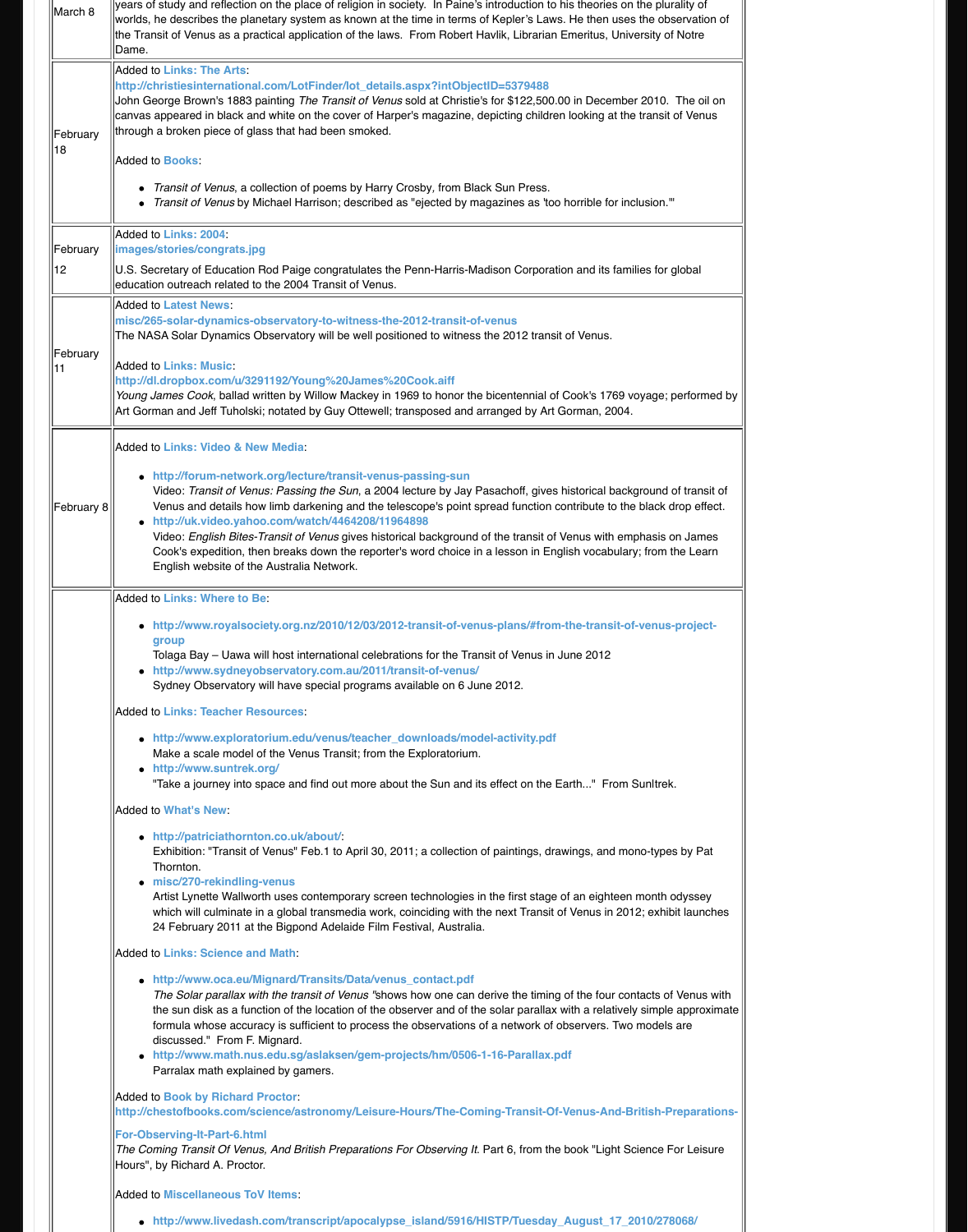Added to **Links: Music**:

- **[http://www.popmatters.com](http://vimeo.com/18658526)/pm/review/135190-tully-live-at-sydney-town-hall-19** From the Australian band Tully "comes this pair of live recordings from 1969 and 197 [of which are rare captures of the original incarnati](http://www.drwhoguide.com/chronicles15.htm)on of Tully on stage, including a per first rock opera, "Love 200", which documents an expedition to map the Transit of Ven
- **http://eclipse.gsfc.nasa.gov/SENL/SENL200407B.pdf** *Transit of Venus* Song for One Guitar and Four Virtual Guitars; from Clark University's
- **http://soundcloud.com/shadowattack/sets/the-transit-of-venus** Transit of Venus Album and Title Track; from Deepblip Records.
- **[http://www.4shared.com/audio/AspcuNnZ/On\\_The\\_Transit\\_Of\\_Venus.html](http://www.murrayedwards.cam.ac.uk/exploring/gardens/gardens/chelseaflowershow2007/gardenforchelsea)** Music: On the Transit of Venus, by Magda Said.

## Added to **[Links: Video & New Media](http://www.transitofvenus.org/history/2004/199-2004-transit-of-venus-images)**:

## **http://[www.youtube.com/watch?v=9e8kVXKOCTE](http://legault.perso.sfr.fr/venus_transit.html)**

Video: Discover how scientists used the last Venus transit and a geometric technique called betwee[n sun and Earth. Find out what scientists hope to learn the next time V](http://home.comcast.net/%7Eedwelda/site/?/page/Transit_of_Venus/)enus makes a *Launchpad: Transits* courtesy of NASA eClips.

Added to **Links: 1761 & 1769**: **http://explorepahistory.com/displayimage.php?imgId=2871** Map of [transit of Venus by David Ri](http://www.mykepler.com/)ttenhouse.

Added to **[Links: 1874 & 1882](http://planetquest.jpl.nasa.gov/links/Search_Map/searches_index.cfm)**:

- http://tasphotos.blogspot.com/2006/10/us-transit-of-venus-expedition-1874.htm [Tasmania in Photographs: The U.S. Transit of Venus Expedition 1874](http://www.planetary.org/explore/topics/extrasolar_planets/extrasolar/transit_photometry.html)
- **http://query.nytimes.com/mem/archive-free/pdf?res=F00E14FA355D1A7493C1A** Original copy of *[Transit of Venus Lecture by Prof. C.A. Young](http://kepler.nasa.gov/files/mws/TransitTracks-7-2010.pdf)*, in Hoboken; from New
- **http://adsabs.harvard.edu/full/2004JAD....10....4M** A Movie of the 1882 Transit of Venus Assembled From Plates Taken at Lick Observa Anthony Misch and William Sheehan.
- **http://geo-mexico.com/?p=2493** M[exico's interna](http://www.transitofvenus.org/education/music/162-links-music)tional scientific expedition to observe the 1874 transit of Venus.

Added to **[Links: 2004](http://www.popmatters.com/pm/review/135190-tully-live-at-sydney-town-hall-1969-70/)**:

**http://eclipse.gsfc.nasa.gov/SENL/SENL200407B.pdf**

Reports of 2004 Transit of Venus; from Solar Eclipse Newsletter (SEN). See Volume [captures excerpts from dialogue on blogs and listserves](http://www.clarku.edu/faculty/mmalsky/composer/transitOfVenus.pdf) that discuss accounts of see and its implications.

**[http://webpages.charter.net/darksky25/transit/transit.html](http://soundcloud.com/shadowattack/sets/the-transit-of-venus)** [2004 Transit of Venus from Mt. Horeb, WI.](http://www.4shared.com/audio/AspcuNnZ/On_The_Transit_Of_Venus.html)

Added to **Links: The Arts**:

- **h[ttp://www.elizabeth-harris.c](http://www.transitofvenus.org/education/video-new-media/163-links-video-new-media)om/Pages/G\_Astronomical.html** [Transit of Venus Textile Art by Elizabeth Harris](http://www.youtube.com/watch?v=9e8kVXKOCTE). From the private collection of Susan I
- **http://mailchristies.com/LotFinder/lot\_details.aspx?intObjectID=5379488** The Transit of Venus, by John George Brown (1831-1913). Price realized at Decemb Color painting appeared as black and white print in Harper's magazine.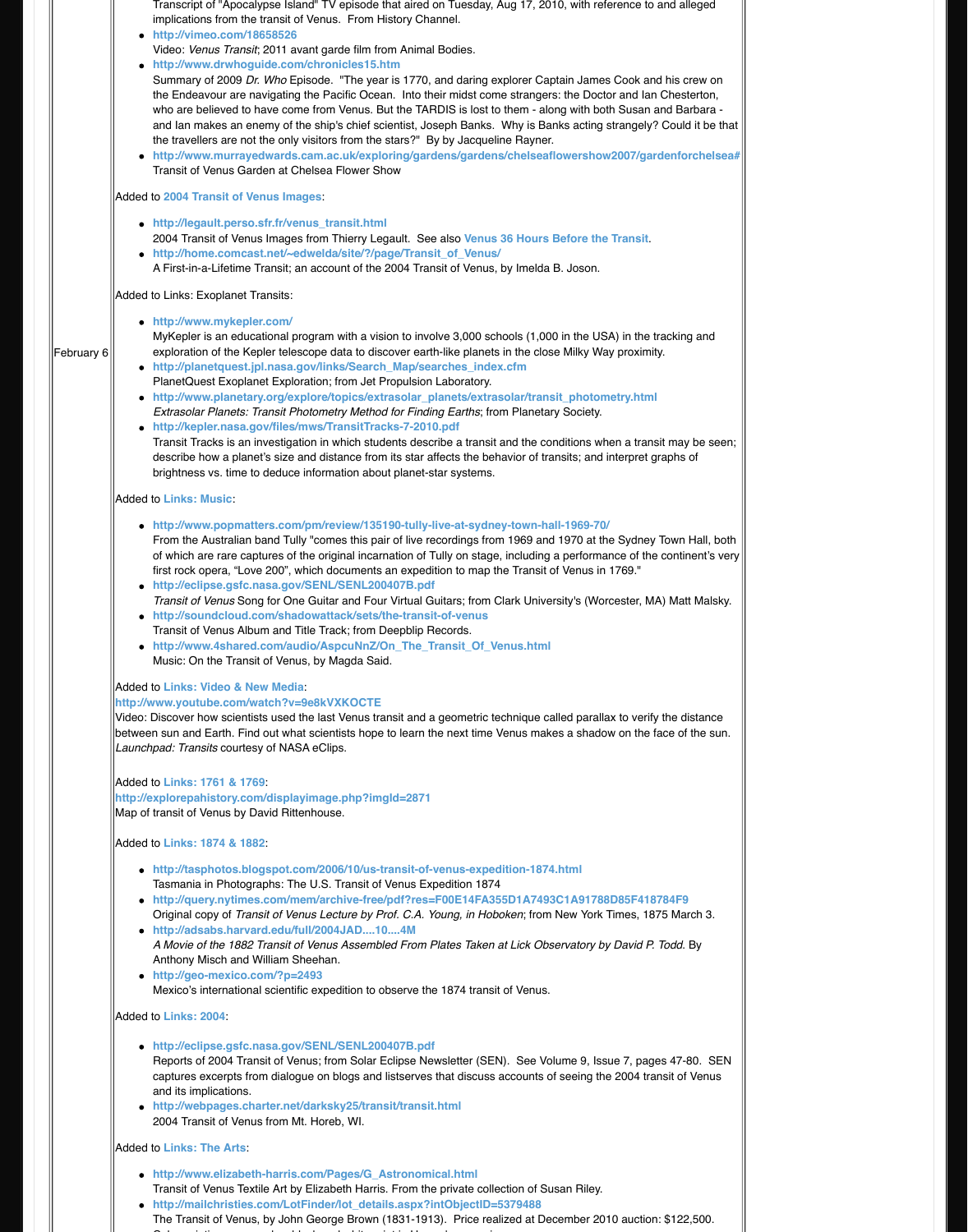| January<br>31  | • http://www.youtube.com/watch?v=LaihjCw76vc<br>Using Parallax Angle of Venus to Measure Distance to Sun. Video shows how two ob<br>earth see two distinct chords across the sun. The angular distance divided by two is<br>which can mathematically yield the distance from earth to the sun.<br>http://www.youtube.com/watch?v=gm_kZd_wGkE&feature=player_embedded<br>Black Drop Effect Simulated With Pinched Fingers. Simulate the black drop effect that<br>transit of Venus by nearly pinching your fingers together. Note the ligament that seen<br>just before they seem to touch. |
|----------------|--------------------------------------------------------------------------------------------------------------------------------------------------------------------------------------------------------------------------------------------------------------------------------------------------------------------------------------------------------------------------------------------------------------------------------------------------------------------------------------------------------------------------------------------------------------------------------------------|
|                | <b>Added to What the Chuck</b>                                                                                                                                                                                                                                                                                                                                                                                                                                                                                                                                                             |
| January<br>23  | • misc/what-the-chuck/255-glpa-papers-posters-workshops-1992-2010<br>Papers, posters, and workshops from Proceedings of the Great Lakes Planetarium A<br>• misc/what-the-chuck/256-transit-writings<br>Original articles pertaining specifically to the transit of Venus.<br>misc/what-the-chuck/257-other-websites<br>Other websites, including<br>o Let There Be Night<br><b>Nightwise</b><br>$\circ$                                                                                                                                                                                    |
|                | <b>Paper Plate Education</b><br>o YMCA AstroCamp<br><b>Penn-Harris-Madison Planetarium</b>                                                                                                                                                                                                                                                                                                                                                                                                                                                                                                 |
| January<br> 22 | Added to Latest News:<br>MichianaSTEM to Feature Imaging of Transits. Digital imaging of celestial targets will be<br>workshops for teachers in 2011 at University of Notre Dame. A key objective will be to target<br>Jupiter) in anticipation of the 2012 transit of Venus.                                                                                                                                                                                                                                                                                                              |
| January<br>21  | <b>Added to Links: Exoplanet Transits:</b><br>http://www.wnit.org/outdoorelements/1000/1003/1003.html<br>Planetarium director Ruth Craft uses a photometer and orrery to simulate the Kepler spacecr<br>transiting planets. In the demonstration, computer software generates a light curve that is pr<br>where visitors can discern the presence and characteristics of companion planets. See How<br>(Segment #3 of Episode #1003); from WNIT Outdoor Elements.                                                                                                                          |
| January<br>19  | Added module to Home page:<br>Transits: Leading the Hunt, which links to Links: Exoplanet Transits.                                                                                                                                                                                                                                                                                                                                                                                                                                                                                        |
| January 9      | Added to Video & New Media:<br>http://en.wikipedia.org/wiki/File:Transit_of_Venus_animation.ogg#globalusage<br>NASA animation zooms out from the surface of Venus to beyond earth's orbit, showing a tran                                                                                                                                                                                                                                                                                                                                                                                  |
|                | <b>Added to Travel and Tours:</b><br>• http://www.eclipsetours.com/tov2012.html<br>Ring of Fire Expeditions travels through central Asia for 14 days, witnessing the 2012<br>Turkmenistan.<br>• http://www.travelquesttours.com/TahitiTransitofVenus2012Info.htm<br>TravelQuest sets up in Tahiti for 2012 Transit of Venus.                                                                                                                                                                                                                                                               |